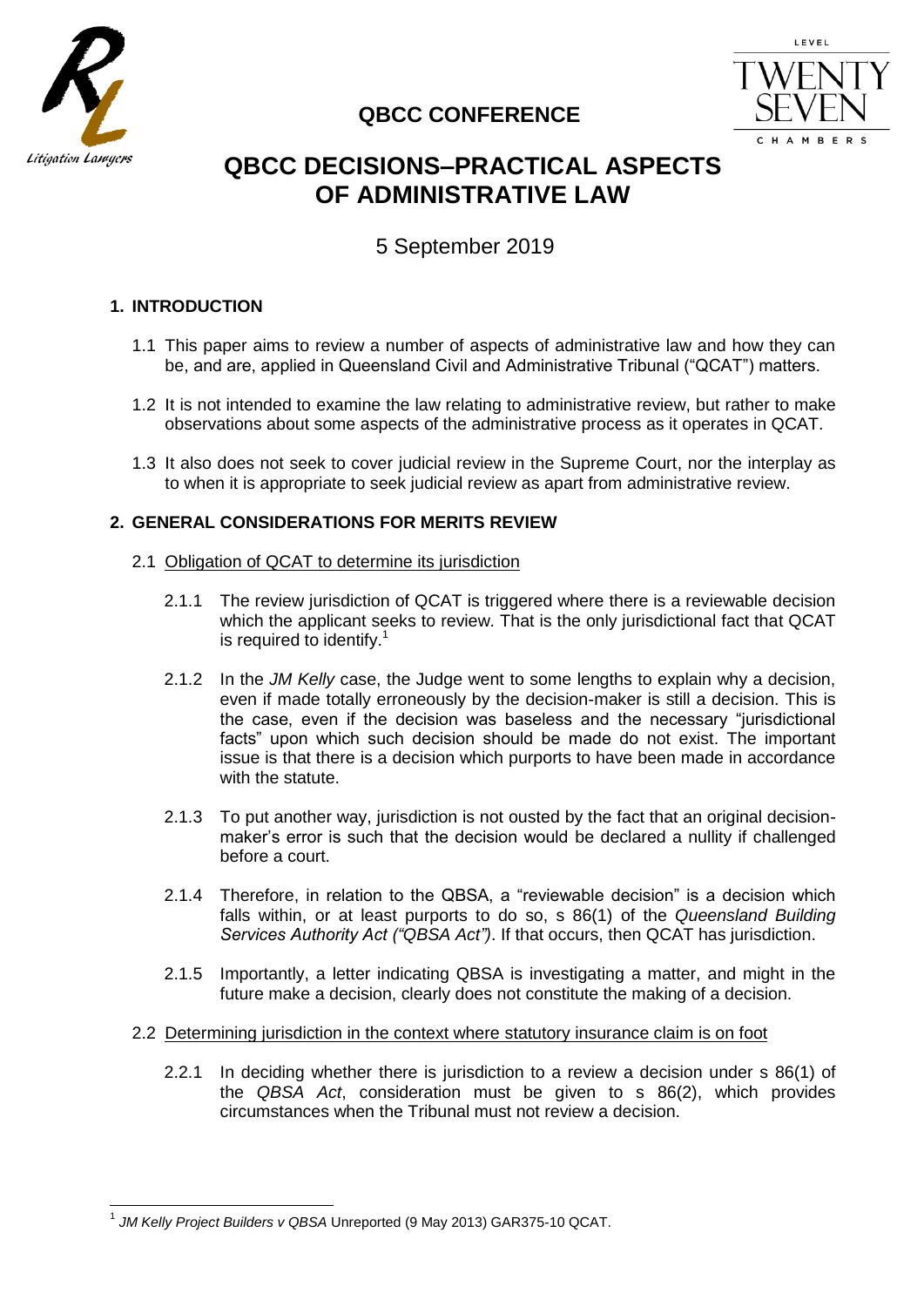- 2.2.2 There has (previously) been contention recently regarding the ability to extend time pursuant to s 61 to bring such a decision within time and therefore technically reinstate its status as "reviewable".
- 2.2.3 Decisions concerning insurance claims that are reviewable in QCAT:

#### *"86 Reviewable decisions*

- *(1) Each of the following decisions of the commission under this Act is a reviewable decision—*
- *…*
- *(e) a decision to give a direction to rectify or remedy or not to give the direction;*
- *(f) a decision that building work undertaken at the direction of the commission is or is not of a satisfactory standard;*
- *(g) a decision about the scope of works to be undertaken under the statutory insurance scheme to rectify or complete tribunal work;*
- *(h) a decision to disallow a claim under the statutory insurance scheme wholly or in part;*
- *(i) a decision that a domestic building contract has been validly terminated having the consequence of allowing a claim for non-completion under the statutory insurance scheme;*

*…"* 

#### 2.3 What is "late"?

- 2.3.1 More than 28 days since decision was served (see QCATA, s 33(3))
- 2.3.2 The rationale for this is that the statutory insurance claim should be able to progress. For example - perhaps a payment has been made.

### 2.4 QCAT's discretion to grant extension of time

2.4.1 The Tribunal has jurisdiction to extend time to review some decisions but is prohibited from reviewing others in certain circumstances

#### *"61 Relief from procedural requirements*

- *(1) The tribunal may, by order—*
	- *(a) extend a time limit fixed for the start of a proceeding by this Act or an enabling Act; or*
	- *(b) extend or shorten a time limit fixed by this Act, an enabling Act or the rules; or*
	- *(c) waive compliance with another procedural requirement under this Act, an enabling Act or the rules.*
- *(2) An extension or waiver may be given under subsection (1) even if the time for complying with the relevant requirement has passed.*
- *(3) The tribunal can not extend or shorten a time limit or waive compliance with another procedural requirement if to do so would cause prejudice or detriment, not able to be remedied by an appropriate order for costs or damages, to a party or potential party to a proceeding.*
- *(4) The tribunal may act under subsection (1) on the application of a party or potential party to the proceeding or on its own initiative.*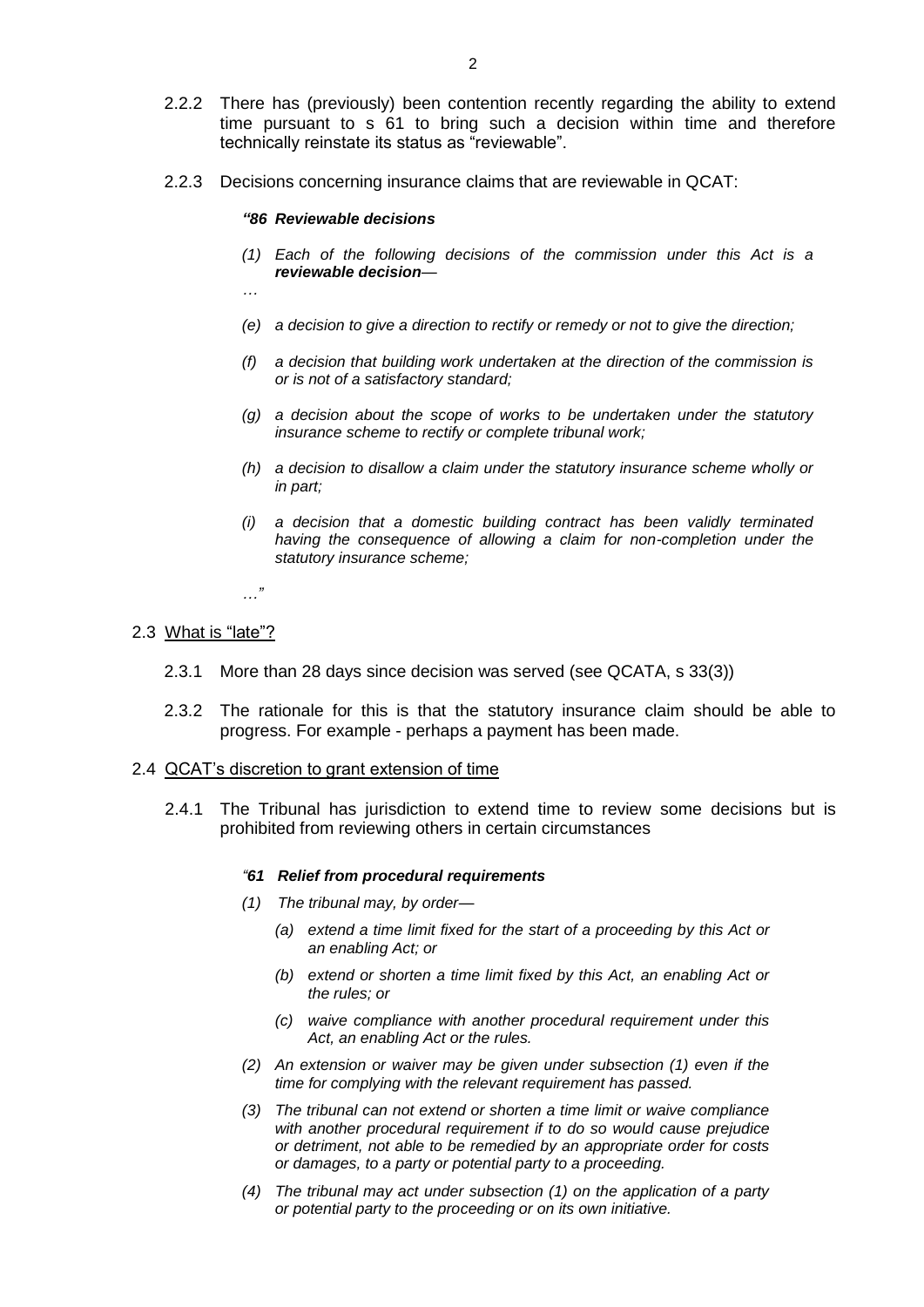- *(5) The tribunal's power to act under subsection (1) is exercisable only by—*
	- *(a) the tribunal as constituted for the proceeding; or*
	- *(b) a legally qualified member, an adjudicator or the principal registrar."*

#### 2.5 Decisions for which QCAT has no jurisdiction

#### *"86F Decisions that are not reviewable decisions*

- *(1) The following decisions of the commission under this Act are not reviewable decisions under this subdivision—*
	- *(a) a decision to recover an amount under section 71;*
	- *(b) a decision to give a person a direction to rectify or remedy, and any finding by the commission in arriving at the decision if—*
		- *(i) 28 days have elapsed from the date the direction was served on a person and the person has not, within that time, applied to the tribunal for a review of the decision; and*
		- *(ii) the commission has—*
			- *(A) started a disciplinary proceeding against the person under part 6A; or*
			- *(B) served a notice on the person advising a claim under the statutory insurance scheme has been approved in relation to the building work relevant to the direction; or*
			- *(C) started a prosecution, or served an infringement notice, for an offence against section 73 in relation to the direction;*
	- *(c) a decision about the scope of works to be undertaken under the statutory insurance scheme to rectify or complete tribunal work if 28 days have elapsed since the decision was served on the building contractor and the contractor has not, within that time, applied to the tribunal for a review of the decision;"*
- 2.5.1 In *QBSA v Watkins* [2014] QCA 172 (at [8] and [13]-[16] per Douglas J, with whom McMurdo P and Morrison JA agreed) the Court of Appeal confirmed that the *Tribunal* does not have power to extend time to review a scope of works decision where the review was not commenced by the contractor within the prescribed 28 days.
- 2.5.2 The decision approved the statement by Dr Forbes decision at first instance that*, "The prohibition in section 86(2) d*e*fines and limits the jurisdiction of the Tribunal ... It is not merely a procedural rule that may be relaxed under section 61 of the QCAT Act. It is a mandatory substantive rule of law, and a condition of jurisdiction."*
- 2.5.3 Section 86F(1)(c) is framed so that time runs by reference to what the **building contractor** does and not some other party (such as a director or a former director/contractor). See *Namour v QBCC* [2014] QCA 72 at [18] – [19] per Fraser JA (with whom McMurdo P and Douglas J agreed).
- 2.6 What if there is jurisdiction for QCAT to review, but the insurance claim has advanced?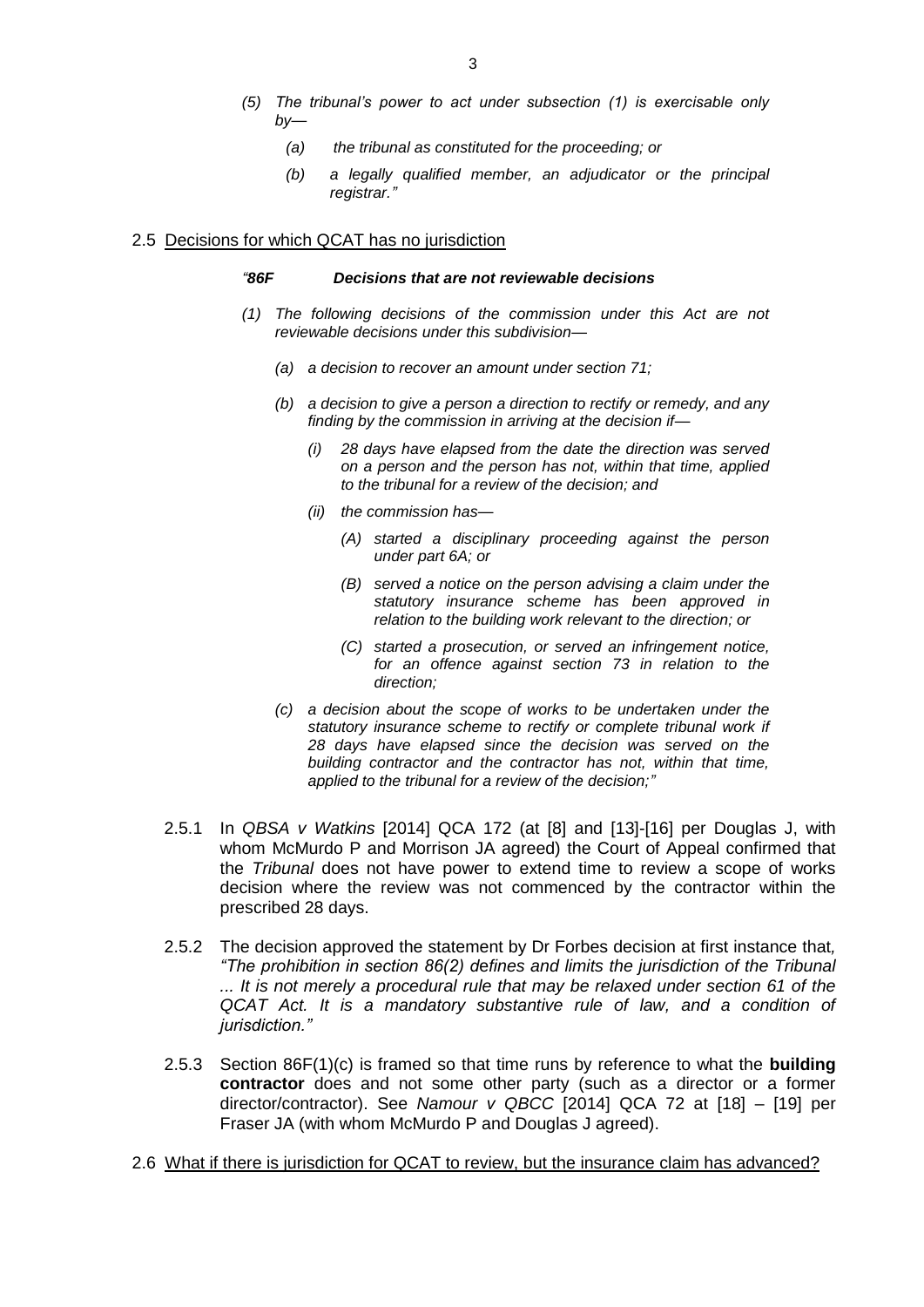- 2.6.1 The Court of Appeal says that the consequent liability of the contractor or director under ss 71(1) and 111C is not affected (unless certain circumstances exist)…
- 2.6.2 Sections 71(1) and 111C of the QBCC Act provides the Commission with a right of recovery as a debt, payments made under the statutory insurance scheme which are not dependent upon the Commission establishing the legal correctness of:
	- (a) A determination made by it to make the payment; or
	- (b) Any **anterior step taken by it that led to the payment** being made;
- 2.6.3 It is not enough to avoid liability for a builder to point to a mere error of fact connected with the claim process;
- 2.6.4 **The scheme of the QBCC Act is that a building contractor or other interested person who wishes to challenge such decisions should make the challenge before the Commission pays under the policy**. Where there is no challenge by the building contractor, liability under section 71(1) arises, whether or not one of the anterior decisions might have been the subject of a challenge. A director caught by section 111C(6) is similarly unable to challenge one of those anterior decisions in a proceeding to recover a debt; and
- 2.6.5 There is limited scope to defend a claim made by the Commission to recover a payment made under the statutory insurance scheme on the basis that the payment sought to be recovered was not validly made under the QBCC Act.
- 2.7 Queensland Court of Appeal decisions:
	- *QBCC v Turcinovic* [2017] QCA 77 see at [23] to [28] and [32] per North J (with whom Morrison and Philippides JJA agreed). Note the High Court refused special leave in *Turcinovic v QBCC* [2017] HCASL 306
	- *Samimi v QBCC* [2015] QCA 106 see at [30] per Boddice J (with whom McMurdo P and Morrison JA agreed)
	- *Namour v QBCC* [2014] QCA 72 see at [24]-[25] per Fraser JA (with whom McMurdo P and Douglas J agreed)
	- *Mahony v QBCC* [2013] QCA 323 see at [34] per Gotterson JA (with whom McMurdo P and Douglas J agreed). Note the High Court refused special leave *Mahony v QBCC* [2014] HCASL 93
	- *Lange v QBCC* [2011] QCA 58 see at [72] and [73] per Margaret Wilson AJA (with whom Lyons A agreed)

# 2.8 The "Real" Agenda and How to Deal

- 2.8.1 Some applications for review of anterior decisions are brought by contractors who ultimately seek to:
	- (a) Delay the progression of an insurance claim (by then applying for a stay); or
	- (b) Prevent liability pursuant to s 71 / 111C by obtaining having an anterior decision overturned.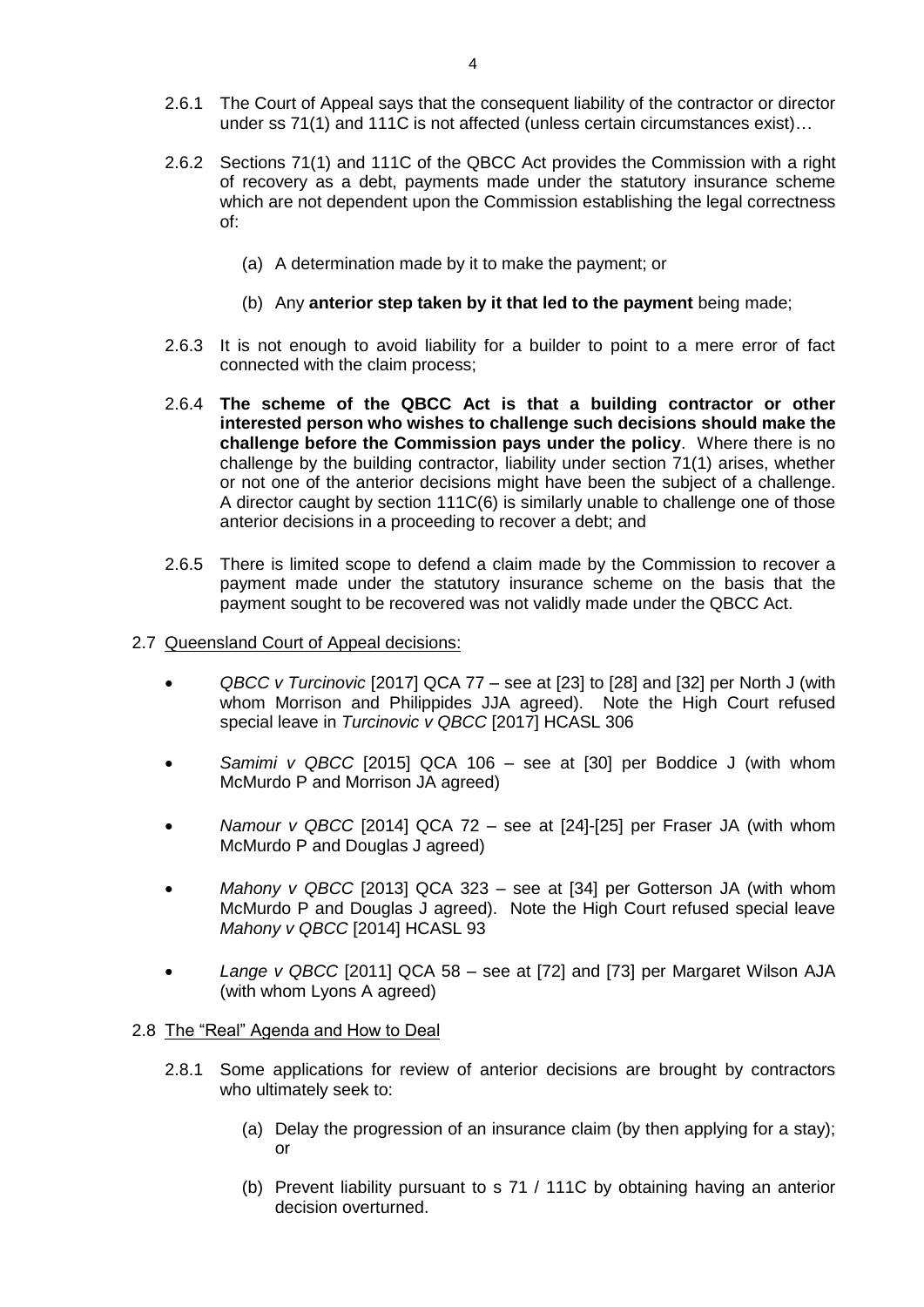- 2.8.2 In relation to the latter objective, would a successful review actually have this effect?
- 2.8.3 The Court of Appeal says no:

*"Section 71(1) confers a right to recover as a debt from any of the designated persons "any payment on a claim under the insurance scheme". It is sufficient for recovery under the section that the authority have made a payment on a claim under the insurance scheme. The statutory right to recover is not conditioned upon the legal quality of a determination by the authority to make the indemnity payment or of any anterior step taken by the authority that had led to the decision to pay."*

*per Gotterson JA in Mahony at [34].*

*"Neither the reasonableness of a payment made by the respondent nor the amount owing by a claimant under the insurance scheme to the contractor is made a criterion of liability under s 71(1). Those criteria would be relevant in a recovery action under s 71(1) only if they were relevant to the determination of the question whether the amount sought to be recovered by the respondent is the amount of the "payment on a claim under the insurance scheme". The appellant argued that they were made relevant by the statutory insurance policy. The relevant provision is in cl 1.4(a), which applies where the contractor had embarked upon the contract works. In such a case, the policy limits the amount of a payment by reference to "[the respondent's] assessment of the reasonable cost of completing the contract less the owner's remaining liability under the contract (exclusive of any amount by way of liquidated damages or damages for delay) at the date of termination of the contract…"."*

*per Fraser JA in Namour at [24].*

*"The availability of both internal and external review of decisions made under the Act given by Div 3 of Pt 6 of the Act and of judicial review 15 under the Judicial Review Act 1991 suggests that there is limited scope for complaint about the legal quality of the decision-making in making a payment or the decisions anterior to it."*

*per North JA in Turcinovic at [28].*

#### 2.9 Dealing with this type of review:

- 2.9.1 Look beyond the QCAT Form what decision is in truth being challenged? What outcome is the Applicant seeking?
- 2.9.2 Consider the status of the relevant insurance claim has it advanced to payment?
- 2.9.3 If the application for review is misconceived or out of time, consider an Application to Dismiss / Strike Out.
- 2.9.4 This analysis can be done in the early stages of the review. Being informed in relation to the whole picture (including the insurance claim process) for the purpose of the compulsory conference may assist in resolving the matter early, or narrowing the issues.

# 2.10The nature of Merits Review

2.10.1 Pursuant to s 20(2) of the *QCAT Act*, QCAT is to decide a review matter by way of fresh hearing on the merits.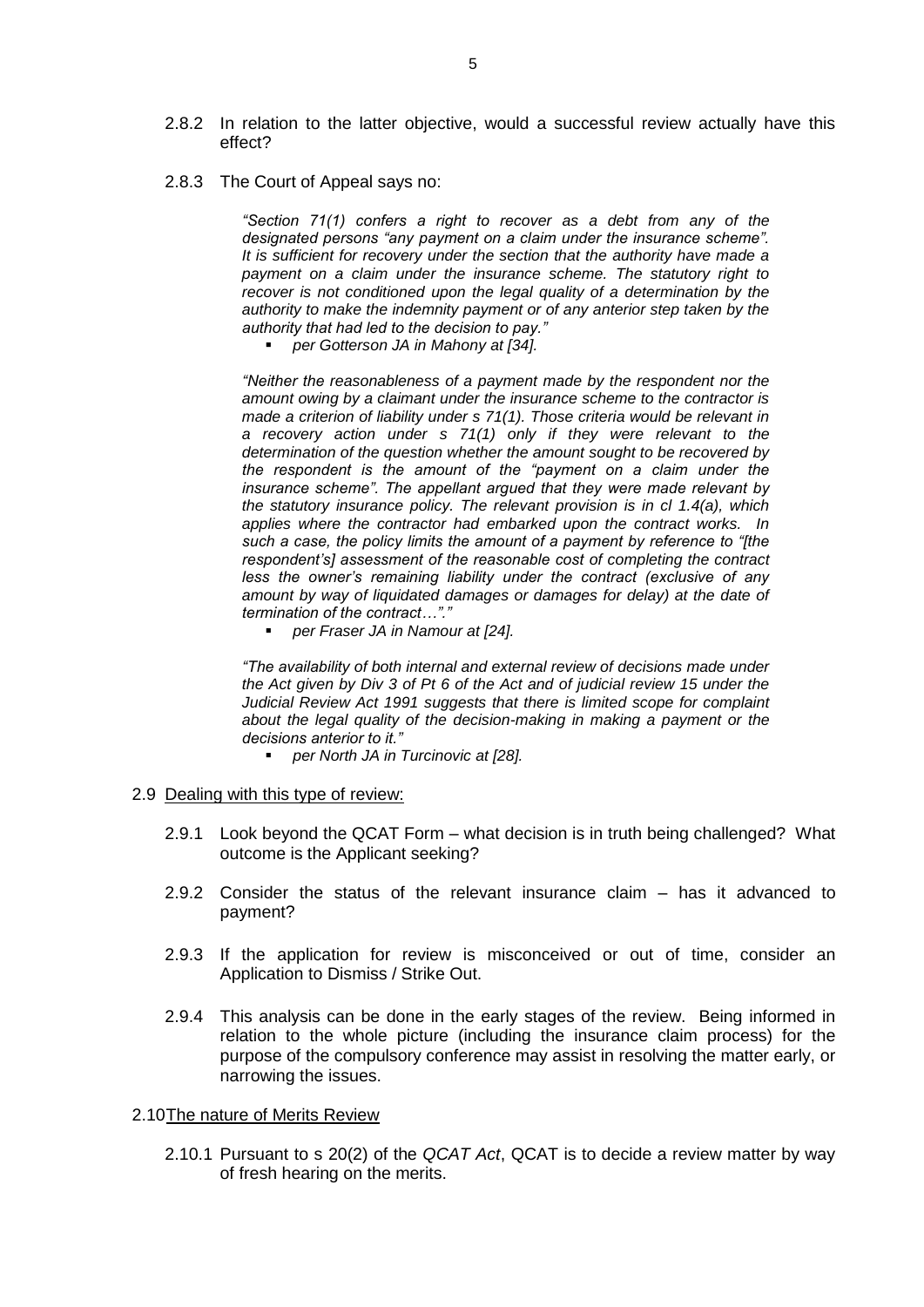- 2.10.2 The role of QCAT therefore is to reconsider the original decision and make the correct and preferable decision.<sup>2</sup>
- 2.10.3 As stated above, QCAT has jurisdiction whether or not the decision being reviewed was properly made. That is, even if a decision was made beyond jurisdictional limits, as there has in fact been a decision, the purported decision is capable of review and cannot be struck out.
- 2.10.4 Even if there has been an error in the decision process, it is QCAT's job to make a fresh decision, and the Tribunal is not required to identify error in either process or reasoning that lead to the decision being made. As stated by Kiefel J in *Shia v Migration Agents Registration Authority*: 3

*"The argument put by the respondent on this appeal, that the Tribunal's exercise of power is dependent upon the existence of error in the original decision, Smithers J denied that the Tribunal was limited to something of a supervisory role. As his Honour said, the Tribunal is authorised and required to review the actual decision, not the reasons for it…"*

2.10.5 Conversely, if in fact no decision had been made, then QCAT would lack jurisdiction and an Application to Review could be struck out.

# 2.11Correct and preferable

2.11.1 The meaning of this phrase was discussed by Wilson J in *QBSA v Meredith:* 4

"The term commonly used in similar legislation touching administrative review and, I think, the better expression is "the correct or preferable" decision – for reasons explained by Kiefel J in *Shia v Migration Agents Registration Authority*."

2.11.2 In *Shia*<sup>5</sup> Kiefel J stated at [140]:

*"The object of the review undertaken by the Tribunal has been said to be to determine what is the "correct or preferable decision". "Preferable" is apt to refer to a decision which involves discretionary considerations. A "correct" decision, in the context of review, might be taken to be one rightly made, in the proper sense. It is, inevitably, a decision by the original decision-maker with which the Tribunal agrees. Smithers J, in Collector of Customs (NSW) v Brian Lawlor Automotive Pty Ltd, said that it is for the Tribunal to determine whether the decision is acceptable, when tested against the requirements of good government. This is because the Tribunal, in essence, is an instrument of government administration."*

# 2.11.3 Therefore:

- "Correct" is taken to refer to situations in which the Tribunal considers there is only one acceptable decision.
- "Preferable" refers to situations where it considers there to be more than one correct decision.<sup>6</sup>

 $\overline{\phantom{a}}$ 2 *Kehl v Board of Professional Engineers of Queensland* [2010] QCATA 58 [9]; *JM Kelly (Project Builders) Pty Ltd v QBSA* QCAT GAR375-10 20 September 2013 at [62].

<sup>3</sup> [2008] HCA 31 at at [141]. 4

<sup>[2010]</sup> QCATA 50.

<sup>5</sup> *Shia v Migration Agents Registration Authority* [2008] HCA 31 at at [141].

<sup>6</sup> Also see the text *Principles of Administrative Law* at paragraph 8.6.1.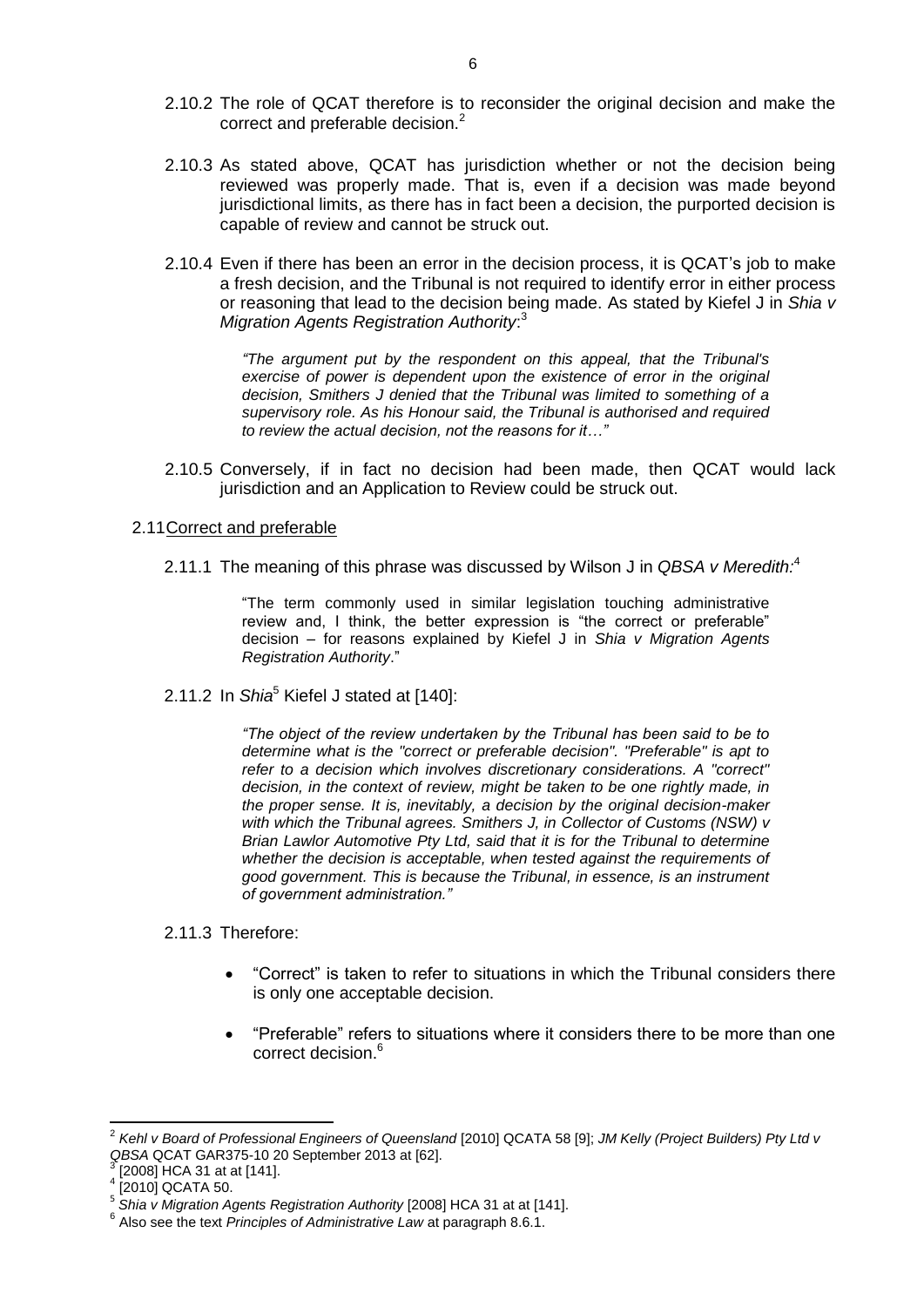- 2.11.4 This also raises the procedural point. What if, very late in the review process, a party identifies a fresh document which is said to be critical? Must the Tribunal always adjourn to allow time to get such document in a quest for the perfect decision? Clearly, where further delay is unacceptable, there comes a time when it is preferable to proceed on the existing material, rather than further adjournment. Basically, this raises a balancing of the objects of the *QCAT Act* as listed in s 3.
- 2.11.5 The Tribunal is not bound by any concessions that the parties make in

# **3. PRELIMINARY STEPS IN THE REVIEW JURISDICTION OF QCAT**

#### 3.1 Documents Required to be filed in QCAT by QBCC

3.1.1 Section 21 of the *QCAT Act* provides:

"*(1) In a proceeding for the review of a reviewable decision, the decisionmaker for the reviewable decision must use his or her best endeavours to help the tribunal so that it can make its decision on the review.* 

*(2) Without limiting subsection (1), the decision-maker must provide the following to the tribunal within a reasonable period of not more than 28 days after the decision-maker is given a copy of the application for the review under section 37—*

- *(a) a written statement of the reasons for the decision;*
- *(b) any document or thing in the decision-maker's possession or control that may be relevant to the tribunal's review of the decision."*
- 3.1.2 In the normal circumstances, "*any document or thing in the decision-maker's possession or control that may be relevant to the Tribunal's review of the decision*" is relatively easy to identify. However, there are times when information is conveyed to a decision-maker on a confidential basis. What duties does the decision-maker have to provide such documents to QCAT?
- 3.1.3 In *Applicant VEAL of 2002 v Minister for Immigration & Multicultural & Indigenous*  Affairs,<sup>7</sup> the issue was whether a "dob-in" letter must be disclosed, notwithstanding the author had requested it be kept confidential. Prior to this case, the established law was that an adverse allegation must be disclosed only if it is "credible, relevant and significant" (per *Kioa v West<sup>8</sup>)*. In *VEAL*<sup>9</sup> it was held that it was beside the point that the Tribunal (or therefore a decision-maker) purported to ignore the letter, as the allegations were clearly relevant to the veracity of the applicant's claim and could not be dismissed as completely lacking credibility. The necessity to disclose adverse allegations "*is not based on answering a causal question as to whether the material did in fact play a part in influencing the decision*". Fairness required that the substance of the allegations be revealed, but the applicant was not entitled to know the identity of his accuser, as there was public interest in allowing the tribunal to access information provided in confidence.
- 3.1.4 This suggests that information that is "credible, relevant and significant" should be included in the documents provided pursuant to s 21(2). However, in appropriate cases, it may be appropriate to redact confidential parts of a document.

 $\overline{a}$ 

<sup>7</sup> (2005) 225 CLR 88.

<sup>8</sup> (1985) 159 CLR 440.

<sup>9</sup> *Applicant VEAL of 2002 v Minister for Immigration & Multicultural & Indigenous Affairs* (2005) 225 CLR 88.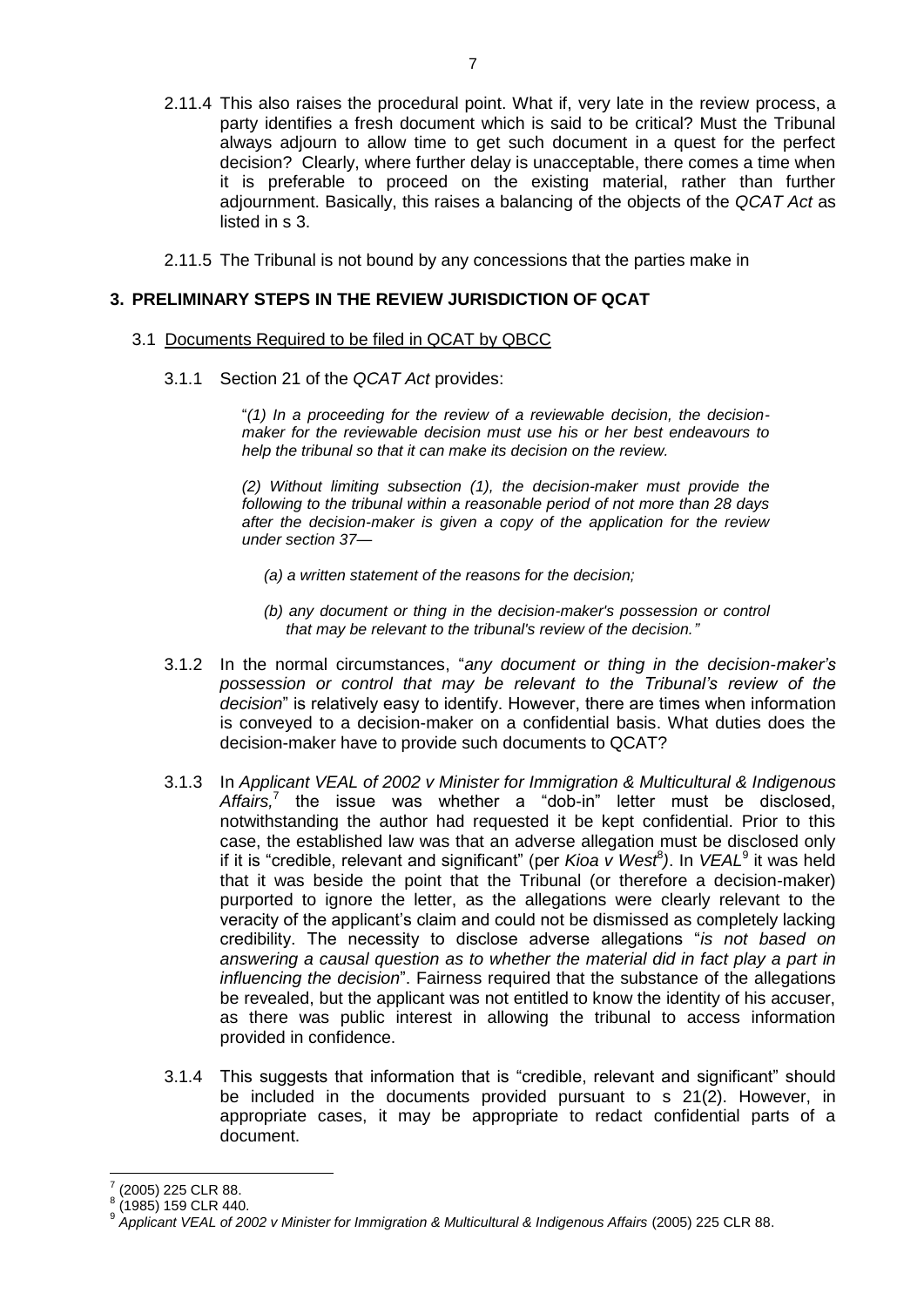# 3.2 What constitutes the "record" of the QCAT hearing

- 3.2.1 There may be a breach of natural justice if a decision-maker bases a decision on evidence, findings or reasons not disclosed to the party, thus necessarily depriving them of the opportunity to address on the matter.
- 3.2.2 A party may well be surprised if a Member chose to consider the entire QCAT file, without identifying what was actually contained within that file. It is likely that a party will not have inspected the QCAT file, and will not know precisely what is contained therein.
- 3.2.3 As a result, it is clearly appropriate from a procedural perspective, for documents to be identified during the course of the hearing as documents to be considered. The way this has been done in the past is by marking them as exhibits.
- 3.2.4 The result is that the parties are clearly apprised of the documents which are to be considered when the QCAT Member makes the decision.

# 3.3 Cross Examination of the decision-maker?

3.3.1 Paragraph 5 (d) of the QCAT Practice Direction 3 of 2013 effective as from 6 May 2013 provides that:

> "*Because the Tribunal's role in merits review is to make the decision afresh, the decision make shall not give evidence or be cross-examined about why it made the decision. However depending on the nature of the particular review, the decision-maker may have other evidence to present. For example in a review of a decision by the Queensland Building Services Authority, a building inspector or engineer's evidence which was relied upon in the making of the decision…"*

- 3.3.2 Clearly, as a general rule, the decision-maker should not be cross-examined. In what circumstances might an applicant seek to cross-examine the decisionmaker?
- 3.3.3 Unless a decision-maker has given evidence of primary factual finding, the only reason to cross-examine a decision-maker is an attempt to seek costs - that is, aiming to trigger s 102 *QCAT Act*. That would probably be best undertaken in a costs application after the QCAT decision is obtained.
- 3.3.4 Respect of any issues particularly where a question of law is involved.<sup>10</sup>

# **4. COMPULSORY CONFERENCES**

4.1 The aim of this part of the paper is to discuss planning and conduct of Compulsory Conferences in QCAT. The paper is not intended to be a definitive guide, but rather to assist in the approach to common issues that arise.

# 4.2 PRELIMINARY ISSUE: WHAT IS OUR PURPOSE IN ATTENDING?

4.2.1. We will all be familiar with the QCAT opening information, read out by Members that the purpose of the conference is to allow open discussion with a view to resolution, and failing resolution, to facilitate directions for the conduct of the matter.

 $\overline{\phantom{a}}$ <sup>10</sup> *Re Martin and Commonwealth of Australia* (1982) 5 ALD 277; *Kuswardana v Minister for immigration & Ethnic Affairs* (1981) 35 ALR 186.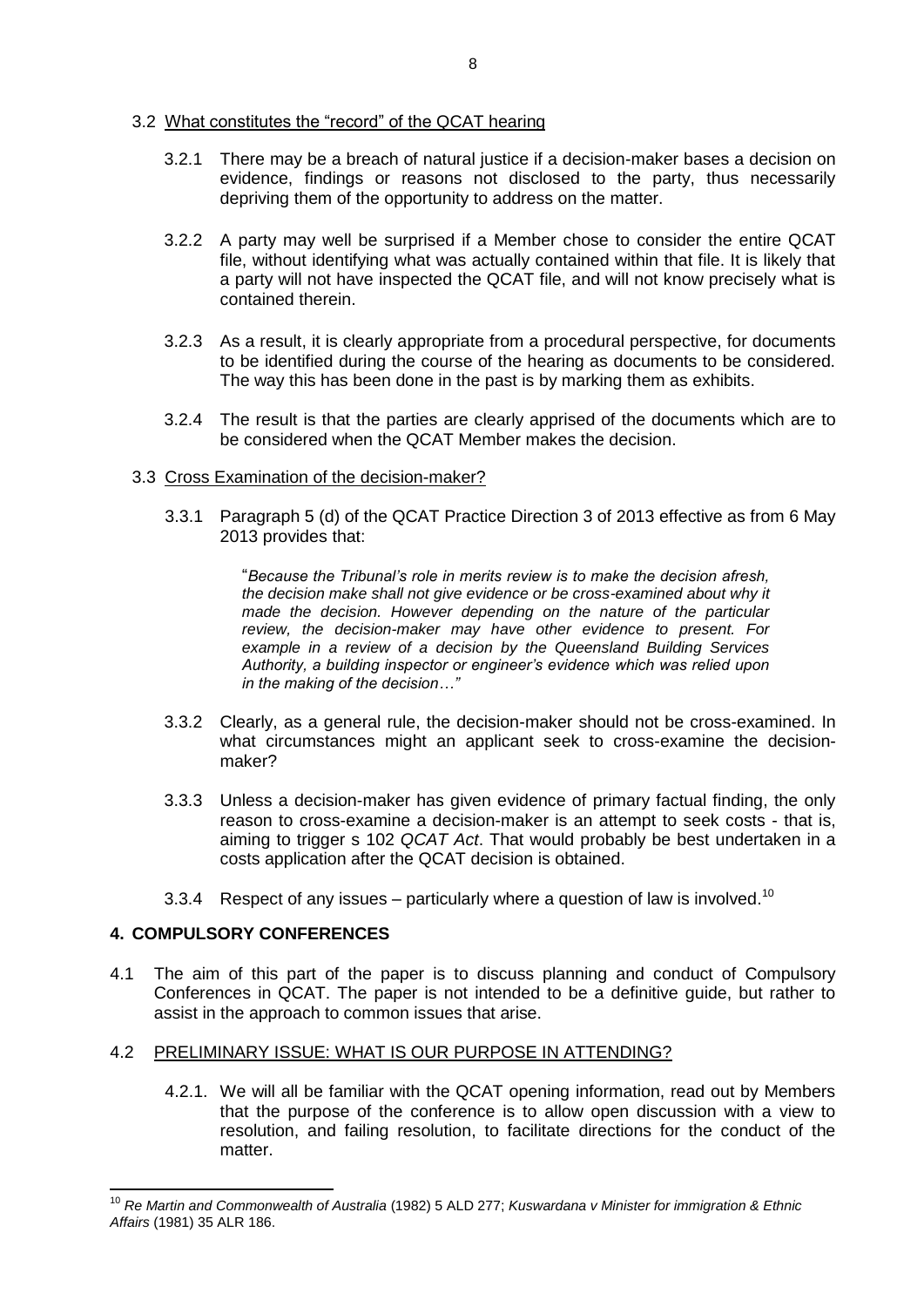- 4.2.2. What however should be our aim as a participant in the conference?
- 4.2.3. We submit your aim should be:
	- Firstly to attempt to resolve the matter;
	- Secondly to simplify the matter; and
	- Thirdly to elicit information.

# 4.3 Scope of issues at CoCo

## 4.3.1 Power to Call a Compulsory Conference

Section 67 of the QCAT Act provides:

#### *"67 Direction by tribunal or principal registrar*

*(1) The tribunal or the principal registrar may direct the parties to a proceeding to attend 1 or more compulsory conferences.*

*(2) The principal registrar must give each party to the proceeding written notice of the compulsory conference, as stated in the rules."* 

#### Rule 69 of the QCAT Rules provides:

#### *"69 Notice of conference*

*(1) This rule applies if, under section 67 of the Act, the tribunal or the principal registrar directs the parties to a proceeding to attend a compulsory conference.*

*(2) The written notice of the conference given under section 67(2) of the Act must—*

- *(a) state when and where the compulsory conference is to be held; and*
- *(b) be given in the time stated in a practice direction."*

Practice Direction 6/10 includes:

*"4. If any proceeding is not completely resolved at a compulsory conference or wholly settled at a mediation the person presiding at the compulsory conference or the mediator must:* 

*(a) remind the parties that evidence of anything said or done during the compulsory conference or mediation is not admissible at any stage in the proceeding;* 

*(b) inform the parties that they may agree upon a list of issues to be filed, admitted into evidence, and used for the purposes of the hearing of the proceeding; and* 

- *(c) inform the parties that the person presiding or the mediator can help them to draw up, and sign:* 
	- *(i) an agreed list of issues in dispute;*
	- *(ii) an agreed list of issues not in dispute."*

# 4.3.2 Discussion

The QCAT power is an adjunct of its statutory role. In the review jurisdiction, that role is to decide afresh the "Decision Under Review".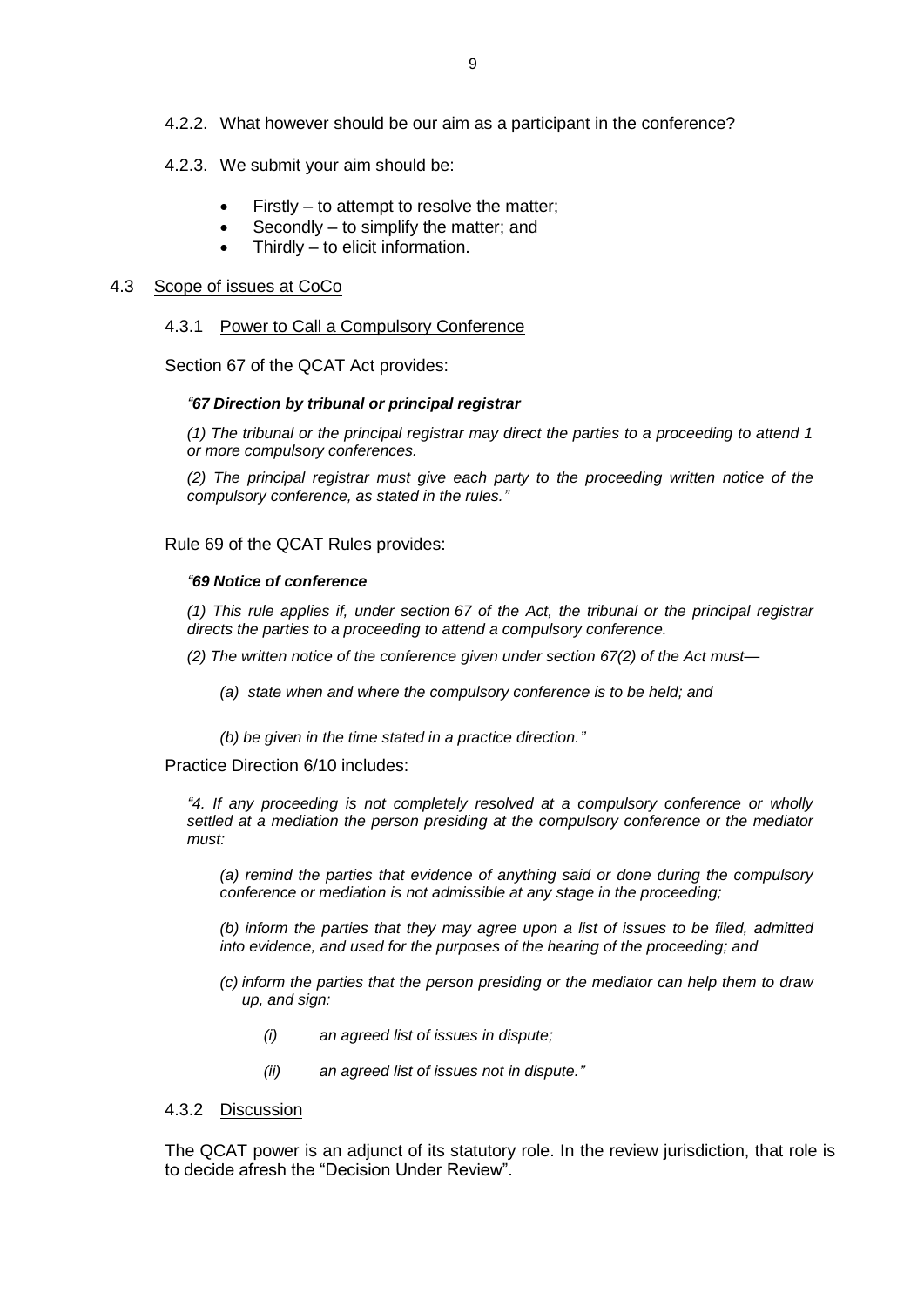It is important to note that QCAT's jurisdiction is limited to that. Even with consent of the parties, it does not have power to make decisions outside its jurisdiction.

## 4.4 When Should A Coco Be Held?

#### 4.4.1 General

Of course, in the usual course, it is QCAT who calls the conference.

However, from time to time, it might be beneficial not to merely allow the usual QCAT timetable to be followed.

## 4.4.2 Why would you seek to adjust the QCAT Timetable?

The real issue is whether it would be beneficial for the parties to receive statements of evidence prior to conference.

It most matters, it will be clearly be necessary to receive the Applicant's material before conference, and there is little point to conference before that time.

In some matters however:

- (a) There is no need to await statements of evidence for example if there has been a stay application at which extensive evidence has already been given;
- (b) The issues can be clear, because the matter turns on a narrow and discrete point. There can be no need for evidence;
- (c) There might be a need for urgency and the usual listing date for a Conference might not be acceptable;
- (d) The scope of the issues is not sufficiently clear to enable statements to be prepared, and an early conference would be beneficial to crystallise the issues to be dealt with.

The point arising from the above is that we are not constrained by QCAT's usual timetable. We can seek to adjust to accelerate or delay a conference if there is good reason.

# 4.5 Who Should Attend The Conference?

4.5.1 General

The QCAT notice will require a person with knowledge of the issues and standing to negotiate resolution to attend. That means the decision-maker.

Considerations however:

- (a) Is the decision-maker relevant? (particularly significant for matters outside Brisbane)
- (b) QBCC's current policy is for IRU officers to attend when there is an IRU decision.
- (c) The decision-maker can commonly be a person who does not have technical knowledge. In those cases, it can be useful for technically skilled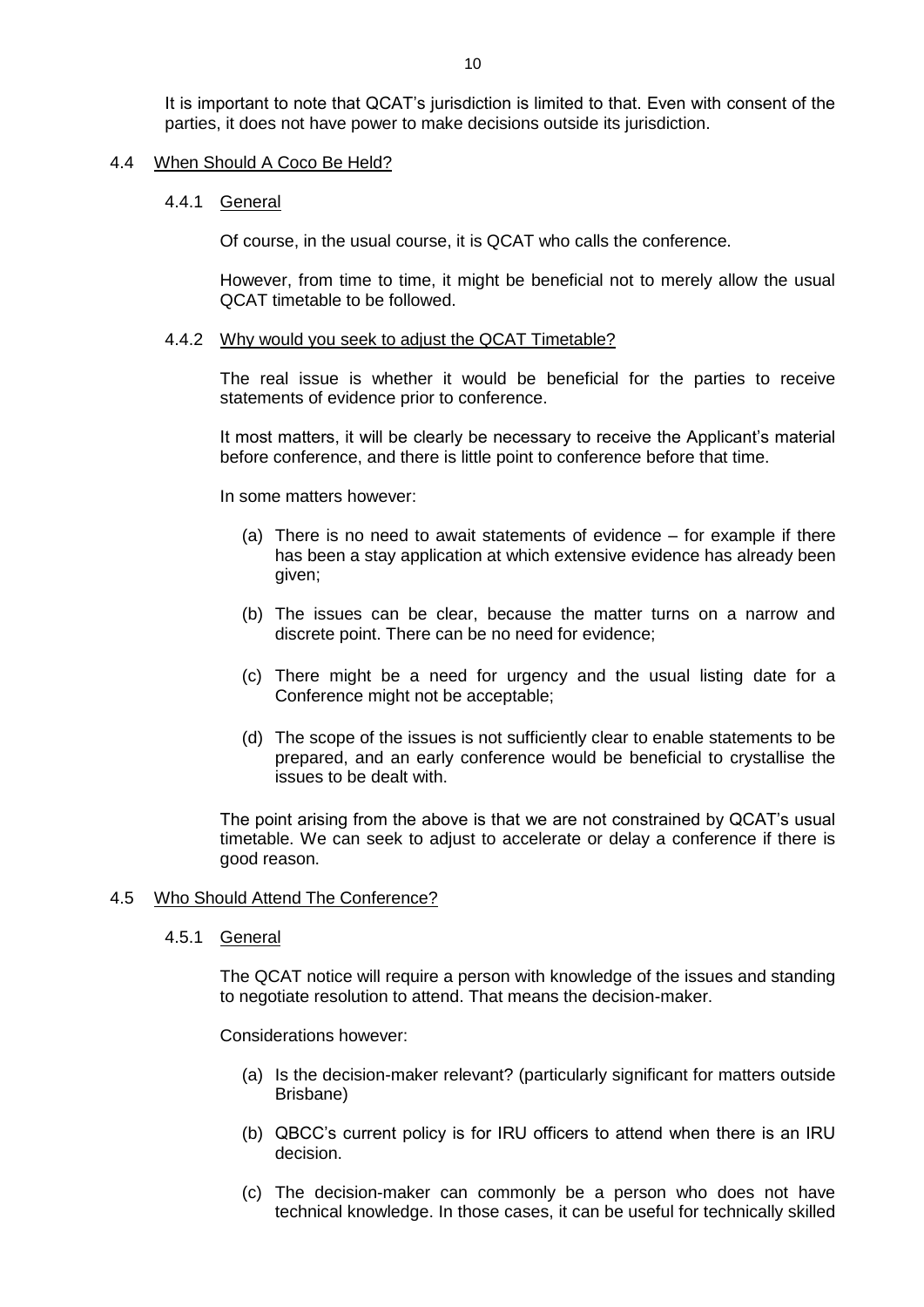person to attend – within QBCC, this would commonly be a Building inspector or certifier.

- (d) It would be unusual to arrange for an external expert to attend. Experts attend conclaves, not conferences.
- 4.6 When can/should you seek attendance by telephone?
	- 4.6.1 Frankly, some conferences have no real prospect of resolving matters. Where they are in a remote location, it is merely a waste of time and money attending in person.
	- 4.6.2 In those instances, it seems more sensible to organise telephone attendance, for either or both lawyer and/or decision-maker.
- 4.7 Non-Parties attending?
	- 4.7.1 QCAT does not have the power to direct attendance at conference by a nonparty.
	- 4.7.2 However, there is usually no objection to an interested non-party attending where their presence will assist to progress the conference.
	- 4.7.3 Consider a complaint about defective building work. In those reviews:
		- (a) It is common that the other "stakeholder" will not have been joined as a party;
		- (b) Settlement can only occur at a Compulsory Conference if the parties to the conference can agree.
		- (c) In a review by an owner, who is unhappy that no DTR was issued the only results in QCAT can be to issue a DTR, or proceed with the matter to hearing.
		- (d) In a review by a builder, who is unhappy that a DTR was issued the only results in QCAT can be to withdraw the DTR or continue to hearing.
		- (e) If you concede at conference to change, then you will be making a fresh reviewable decision – and doing so "by consent".
		- (f) However, if the other stakeholder is present, even though not a party. There can be resolution reached at some mid-point. The possibilities for settlement are far wider.

# 4.8 Preparation Prior To CoCo

#### 4.8.1 Position Statement.

A Position Statement is a useful tool to enable the lawyer to focus thoughts as to what the conference is about, and also to elicit input from the decision-maker.

This should be prepared at least 1 week prior to conference, to enable discussion to occur (meaning discussion with the decision-maker).

Normally the Position Statement can be given to the other side, usually at the conference.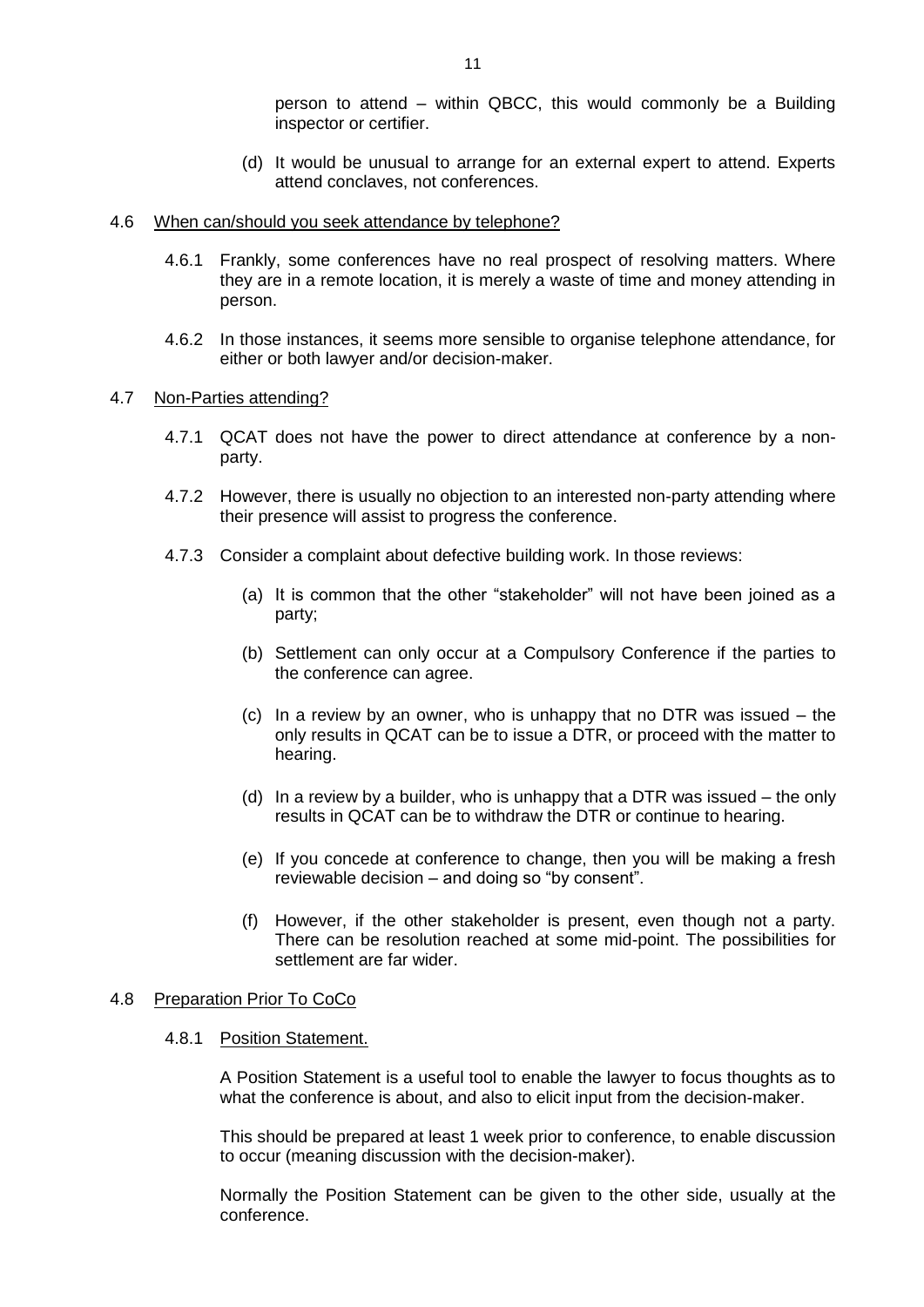That facilitates open discussion. It also can focus discussion in the format and covering the issues you have identified. That enables you to control the conference.

It is a tactical decision as to whether you give the Position Statement to the other side prior to conference.

# 4.8.2 Contents of Position Statement

The Position Statement does not need to re-state the case, or even the law.

It needs to state sufficient information to explain the QBCC position to the proceeding.

It should cover the issues in a non-contentious way, then moving to explain the stance of QBCC to the issue in a persuasive way.

# 4.8.3 Distribution of Position Statement

It might be helpful for the other party to have your position before the conference. In those cases, you might provide your Position Statement to them prior to conference.

However, on other occasions, you might expected that provision of your Position Statement to the other side will not be helpful. If so, do not provide it to them.

# **5. CONDUCT OF THE CONFERENCE**

# 5.1 Who Speaks first?

- 5.1.1 The QCAT Member will give their opening standard form words.
- 5.1.2 The Applicant usually then speaks first. Many solicitors for Applicants will speak for a long time, explaining the case and facts in detail. There is usually no point to this.
- 5.1.3 You cannot stop the Applicant speaking, but if possible, it is usually best to minimise the amount of time they speak – for example confirming that noncontentious matters are not in issue.

# 5.2 Your dealings with the QCAT member

5.2.1 Some QCAT Members will try to dictate to you as to how they think you should act or react. Whilst remaining polite, it is your duty to represent QBCC fearlessly.

# 5.3 Decision-maker to speak?

5.3.1 The lawyer should speak to legal issues, normally the decision-maker can talk to practical and technical issues within their sphere of skill.

# 5.4 What to cover - their position

5.4.1 Sometimes, it is best not to cover your position in response, but rather address questions as to their position.

# 5.5 What to cover – your position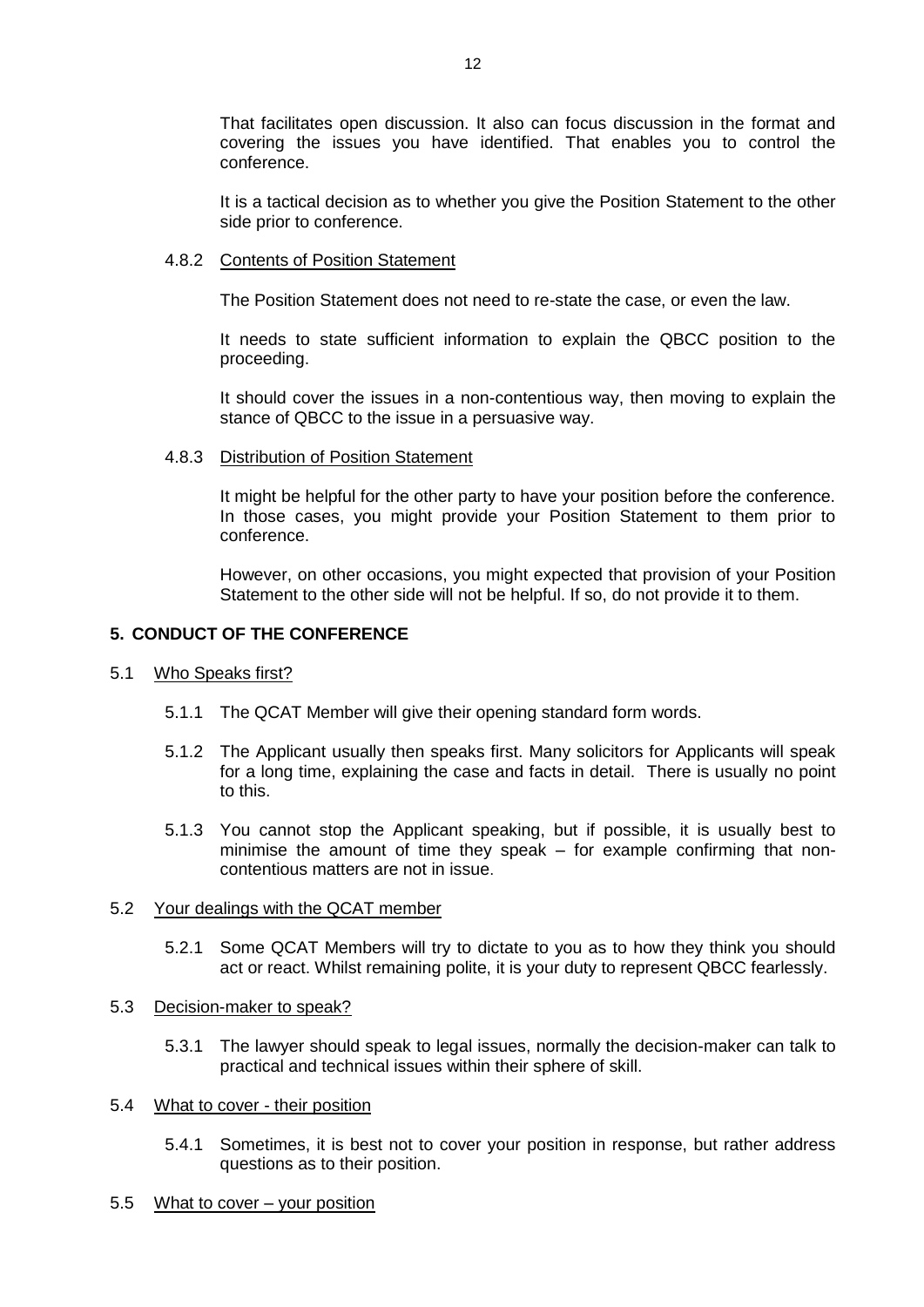5.5.1 Explain the position based on the Position Statement.

# 5.6 When do you suggest break-out from the conference?

- 5.6.1 Where matters arise that need separate discussion, you should seek to break from the conference for private discussion.
- 5.6.2 This applies where there is concern that lawyer and decision-maker need to clarify the position and instructions. This could arise because the lawyer sees the needs; but equally, it could arise because the decision-maker (ie the "client") sees the need.

# 5.7 Negotiation technique

- 5.7.1 Firstly, do not allow QBCC to be portrayed as an unreasonable and uncaring regulator. The reputation of QBCC should be upheld at all times.
- 5.7.2 For example, if there is unhappiness at the wording of the statute, then really, that is unhappiness with government legislation, not decision-making by QBCC.
- 5.7.3 Most decision-making does not allow for settlement negotiations it is more about the application of the legislative requirements.
- 5.7.4 "Play the ball" and do not "play the man". That is, discuss the arguments; without attacking the people.
- 5.7.5 Don't get be tempted to own personally and defend the decision. However, equally, do not allow pointless attack on the decision maker. Tangential criticism or personal attack by the other side is distracting and can cause the negotiation to get off-track. Remember that the decision under review is a decision of the Commission. Keep the focus on the application of the legislative requirements (which form the basis of that decision).
- 5.7.6 Where there is room for negotiation, be prepared to bounce offers back.

# **6. RESOLUTION ARISING FROM CONFERENCE**

- 6.1 Even if the parties propose orders by consent, QCAT is limited to its jurisdictional power hence to re-decide the decision under review.
- 6.2 However, the parties could agree (ie by contract, not court order) to a resolution beyond the power of QCAT.
- 6.3 If there is an interested stakeholder present, that person could agree to a settlement that QBCC could not entertain without them.
- 6.4 An agreement reached between parties that covers matters outside QCAT's jurisdictional power should not, of course, form part of a QCAT order.
- 6.5 If there is to be work performed, or action by any party, pursuant to the settlement, then attention must be paid to the detail of what is to occur and by when it must occur.
- 6.6 Potential resolution to narrow the scope of a matter can cause new difficulty. For example: